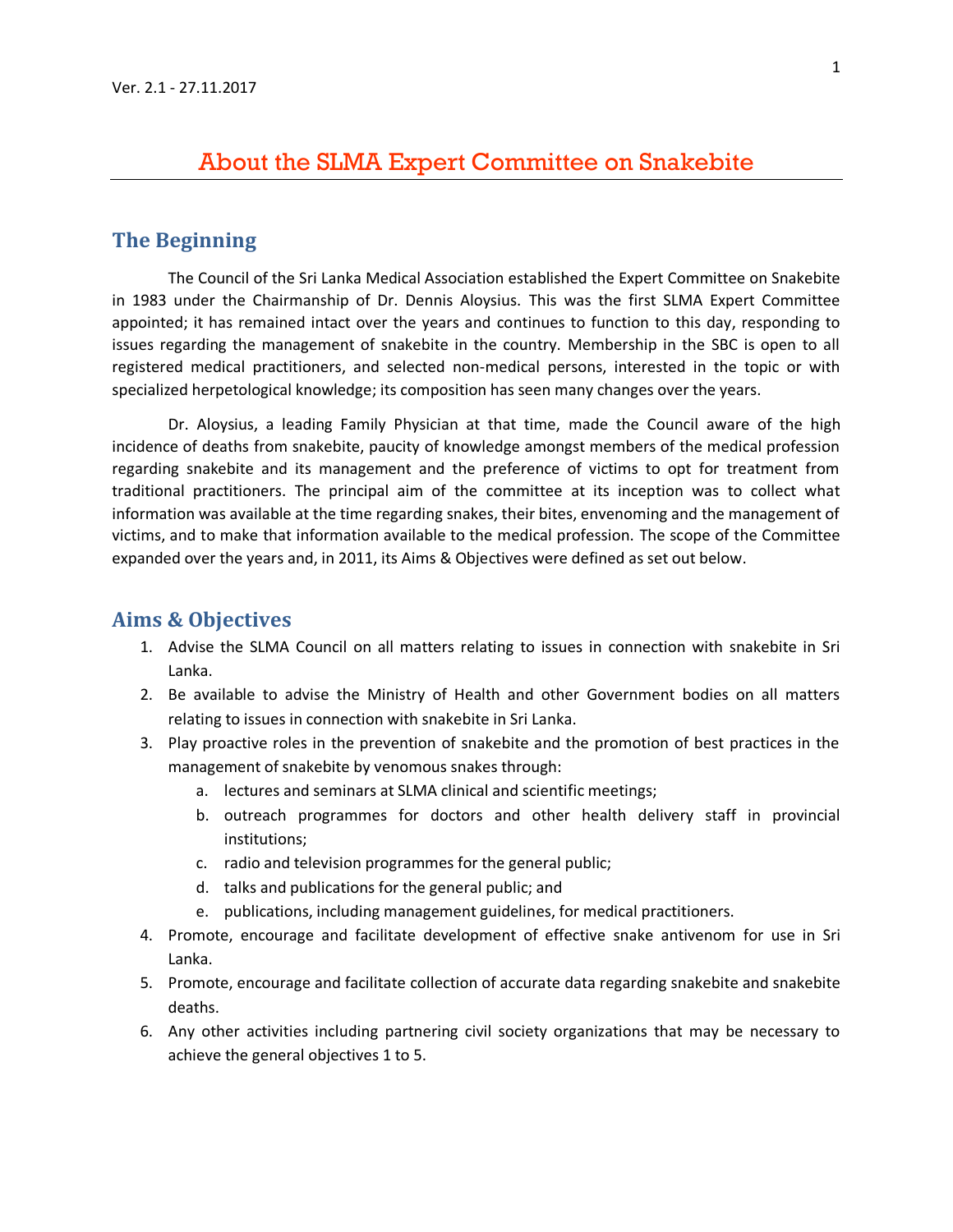### **Activities**

The Committee's activities have been spread out over the years during which time it conducted radio and television programmes, lectures and seminars for medical practitioners and lay people, publication of posters, booklets, pamphlets and a compact disc on snakebite management. The list below details some of the more notable activities and publications:

• 1983. *Symposium*: **Medically important snakes & snakebite in Sri Lanka.** The Ceylon Medical Journal Vol. **28** no. 3. pp. 107-201. This was the first output of the committee. The journal contained articles written by many knowledgeable people on a variety of snake-related topics such as venomous snakes, identification of snakes, epidemiology of snakebite, prevention, first aid and treatment of snakebite including traditional methods etc. (For a list of the contents see

> The **CEYLON** MEDICAL JOURNAL

Appendix below)

- 198? Colour poster featuring the deadly venomous snakes of Sri Lanka. In English, Sinhala and Tamil.
- Successfully lobbied with the Health Ministry to stop sensitivity testing before administering AV.
- 1994. Snakebite: Prevention and First Aid. A booklet for lay people. In Sinhala, English & Tamil. Re-printed 1999 (English and Sinhala only.) Updated 2013, available on SLMA website and CD in all three languages.
- 1999. GUIDELINES for the management of snakebite in hospital. English. Double-sided foldable-poster format, in colour.





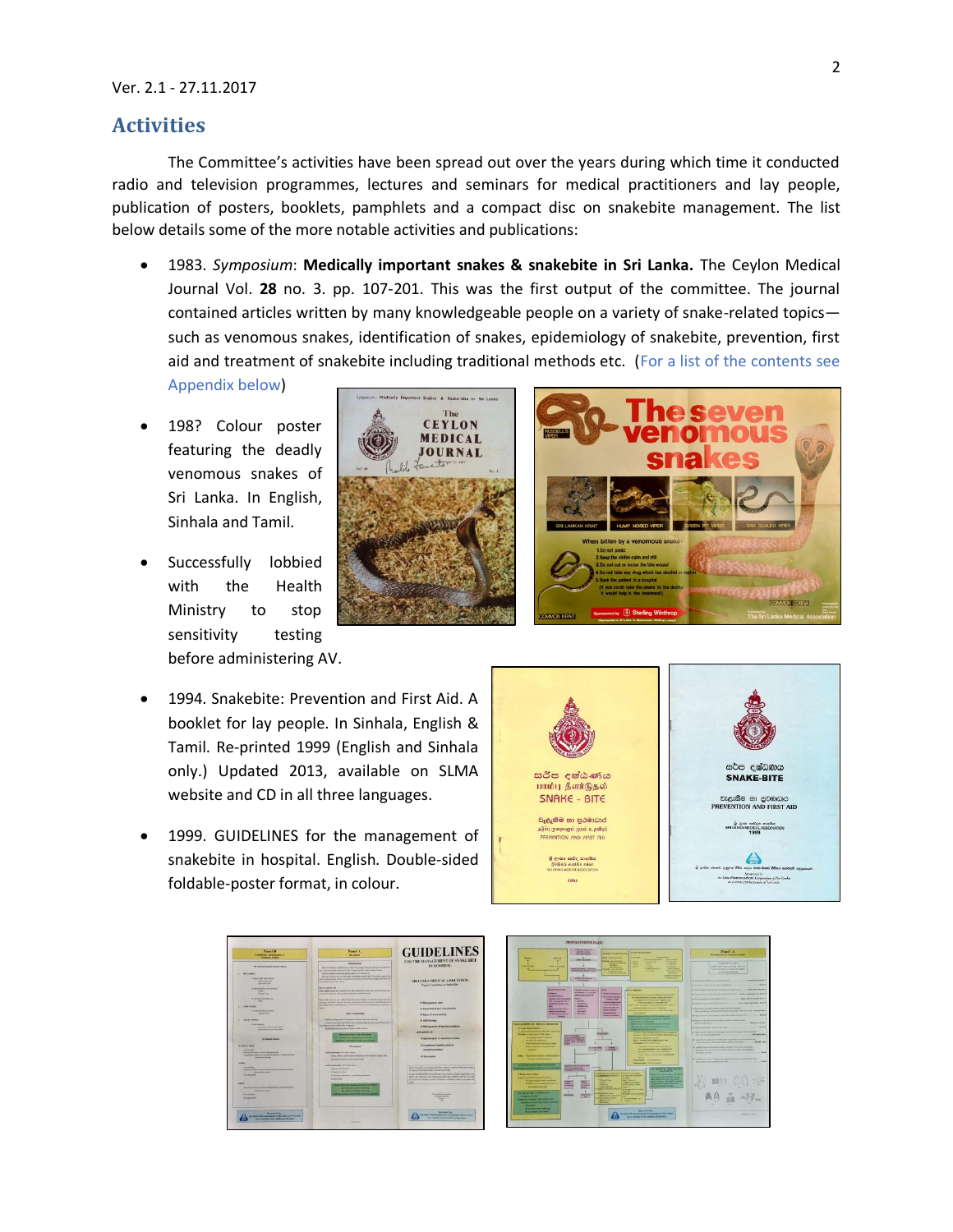- 2002. Commenced programme of outreach seminars for doctors in outstation hospitals on management of snakebite. The WHO had given Dr. Sellahewa a grant to carry out 12 programmes. By the end of 2008, 18 seminars had been held and the balance money had been utilised to print (in 2007) copies of the Snakebite Management Guidelines as a booklet.
- 2004. Commenced programme 'Training of health personnel and selected persons on first aid and basic life support with bag & mask ventilation at village level' supported by a grant from WHO.
- 2005. Electronic guidelines ver. 1.0. Containing the 1999 guidelines on a CD, as a Power Point presentation.
- 2007. Electronic guidelines ver. 2.0. An updated and revised version including a picture library of venomous and non-venomous snakes on CD, as a Power Point presentation. CD included the guidelines and the English version of the booklet on Prevention and First Aid in pdf format.
- 2013. Electronic guidelines ver. 3.0. Updated and extensively revised, the CD included the guidelines and the booklet on Prevention and First Aid (pdf format) in English, Sinhala and Tamil. A printed booklet of the guidelines was also published for free distribution.

Subsequent activity has been focused on the following:

Implementation failed.)

- **Snakebite incidence as shown by admissions to Government Hospitals**. The Ministry of Health accepted the SBC proposal and was to implement the scheme through the Epidemiology Unit of the Ministry. Data collection sites will be the nine Sentinel Surveillance Sites already collecting information regarding non-communicable diseases. (Status:
- **Incidence of snakebite deaths in Government Hospitals**. Report form prepared, accepted by DGHS, circulated to all Government Hospitals (DGHS/COR/2008/55 of 11.8.2008). (Status: Reporting has been incomplete. Receipt of data delayed. Was inactive. A change in strategy was considered by SBC. This data to be henceforth collected and analysed in the office of the Chief Epidemiologist of the Ministry of Health. Failed to implement on a sustainable basis.)
- **SLMA Snakebite Hotline**. Revived in July 2010; provides telephone numbers of SBC members available 24/7 for resolving management dilemmas and help with snake identification. Publicized through Newsletters of SLMA and College of Physicians. (Status: A positive response but poor, suggesting that the news of the existence of this facility has not reached those treating snakebite. An aggressive promotional campaign is deemed necessary – such as, for a start, laminated posters for display in hospital ETUs, ICUs and medical





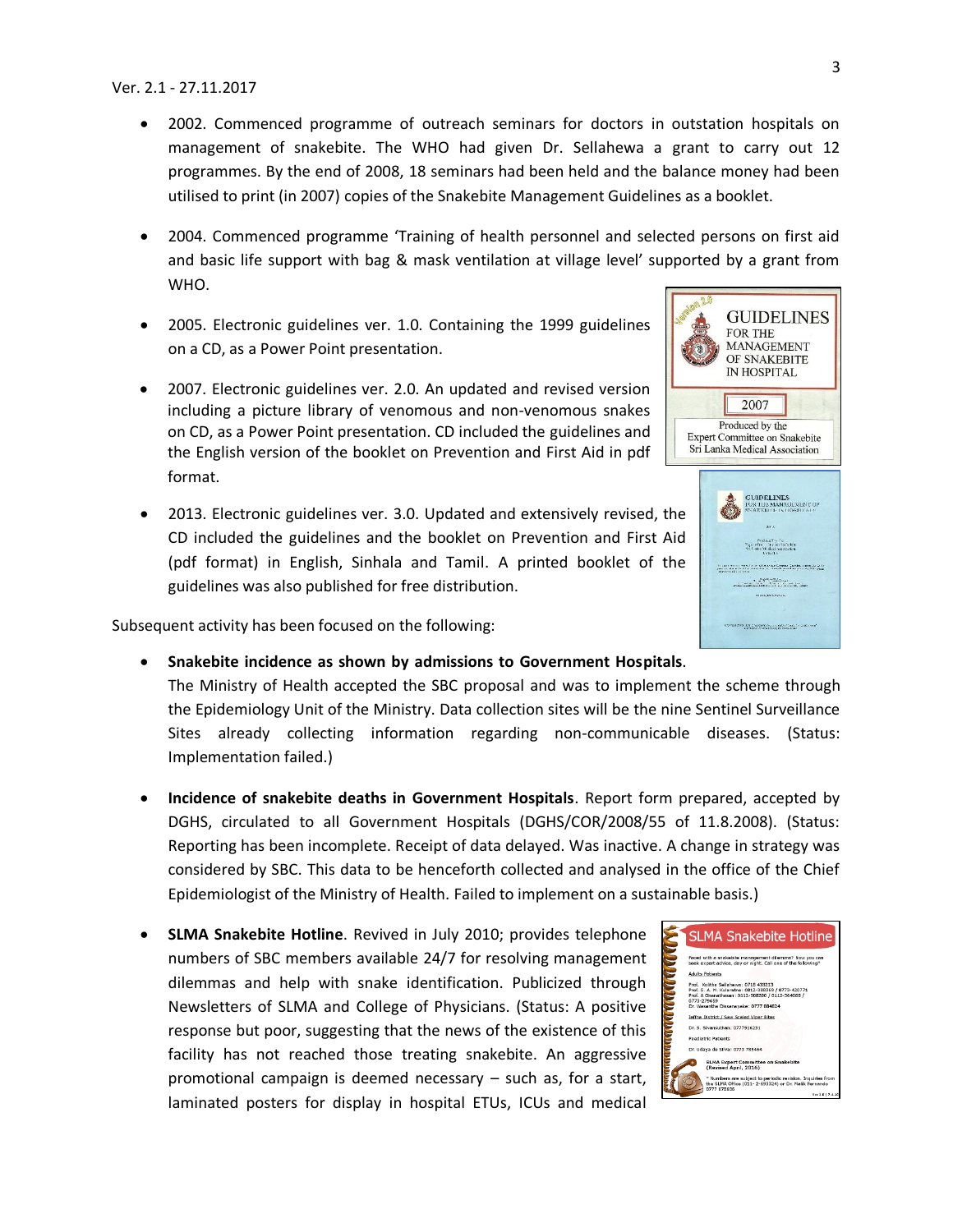wards. Was unable to raise funding owing to difficulty in ensuring sustainability.)

- **Promotion of Sri Lanka species-specific anti-venom.** A number of initiatives were started only to fail to gain permits for necessary activities such as collection of snakes, establishment of herpetaria etc. (Status: There is one such project current (as at November, 2017), at the stage of a dose-finding clinical trial, involving two SBC members independent of the committee.)
- **Management guidelines for treatment of envenoming by other venomous animals and insects.** This is a new initiative that expands the aims and objectives stated above responding to a perceived need. One article was received: *Management of Hymenoptera* (bee & wasp) *Stings* and published in the SLMA Newsletter (March, 2011). (Status: Not proceeded with.)
- **Updating the 1983 CMJ Symposium.** A series of CMJ articles on various snakebite-related topics were planned and articles were called for. (Status: The Committee was unable to proceed with this project on the lines planned. However, updating of the Snakebite Management Guidelines that is now in progress will cover many of the areas proposed at that time.)
- **Forming of partnership with Environmental Foundation Limited.** EFL is a public interest law firm working in the environment sector. They had a National Snakebite Awareness Programme in 2010. The SBC teamed up with them (informally) to improve the quality and accuracy of their publications by providing specialised inputs (such as stressing the seriousness of hump-nosed viper bites that was first highlighted by Prof. Sellahewa) and providing editorial help in English posters and booklets. In return, SBC members were able to use the platforms they provided to reach out to the public, and some hospital staff – in the English and Sinhala media.

The Snakebite Committee has not been able to proceed with its programmes in an uninterrupted fashion because of involvement of its members in other professional activities that limit time available for work in this committee. Another, more recent, problem has been that members are scattered throughout the Island making it difficult to meet physically. This problem has been resolved, but not entirely, by the members communicating through e-mail. Despite these barriers what is encouraging, however, is that there are a number of younger members, researchers, who are interested in snakes, their venoms and managing bites, and above all, are willing to share their knowledge and work as a team. So, the future is not bleak for the SLMA SBC.

Malik Fernando Editor Colombo, November 2017